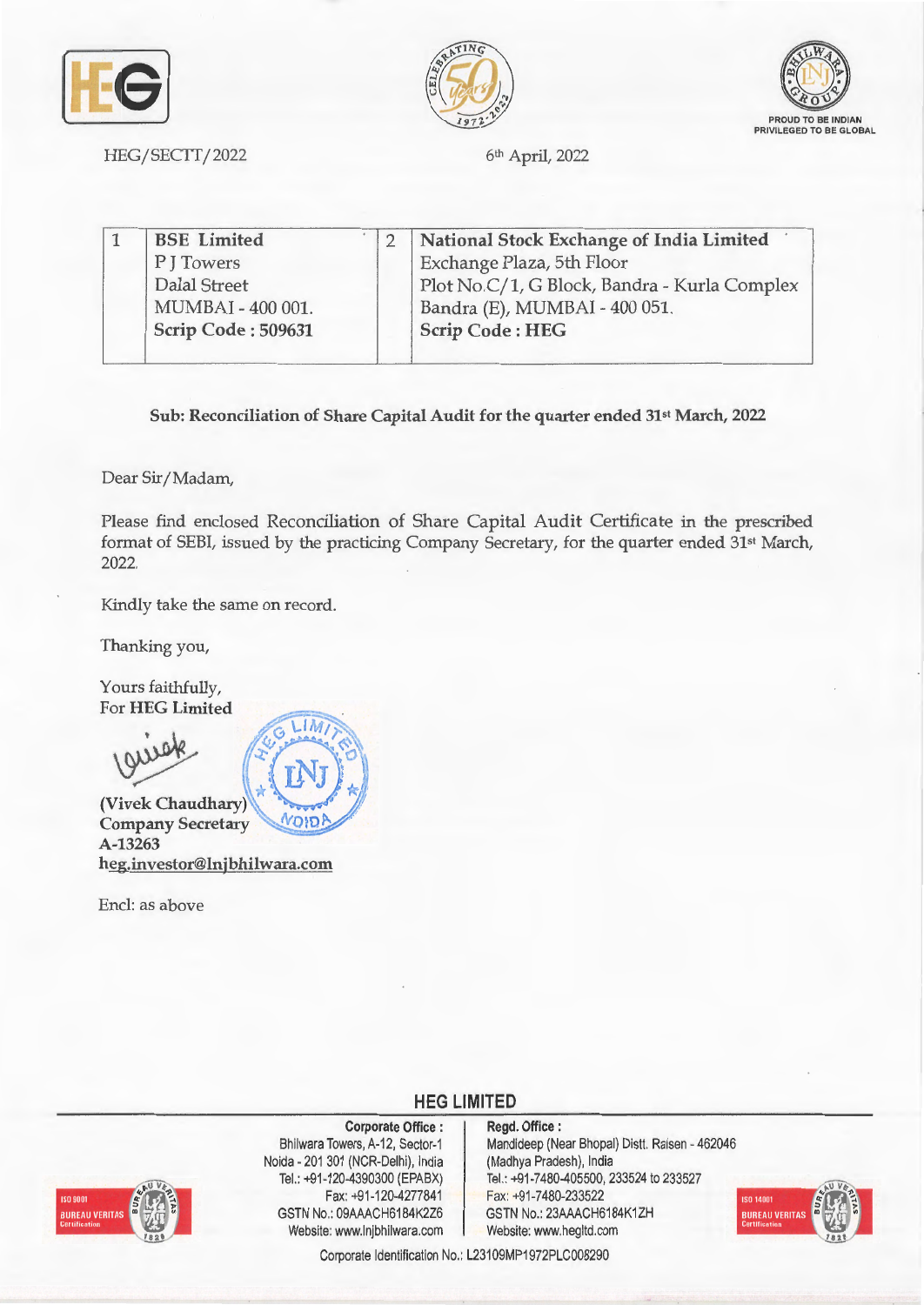

## **RECONCILIATION OF SHARE CAPITAL AUDIT**

| $\mathbf{1}$            | For the Quarter ended                                                                                           |                                                                                       |                                         |                                                                                                     | 31st March, 2022                                                           |        |                                 |                                 |                                                                 |  |
|-------------------------|-----------------------------------------------------------------------------------------------------------------|---------------------------------------------------------------------------------------|-----------------------------------------|-----------------------------------------------------------------------------------------------------|----------------------------------------------------------------------------|--------|---------------------------------|---------------------------------|-----------------------------------------------------------------|--|
| $\overline{2}$          | <b>ISIN</b>                                                                                                     |                                                                                       |                                         |                                                                                                     | <b>INE545A01016</b>                                                        |        |                                 |                                 |                                                                 |  |
| $\overline{\mathbf{3}}$ | Face value                                                                                                      |                                                                                       |                                         |                                                                                                     | Rs.10 per share                                                            |        |                                 |                                 |                                                                 |  |
| $\overline{4}$          | Name of the Company                                                                                             |                                                                                       |                                         |                                                                                                     | <b>HEG LIMITED</b><br>(CIN:L23109MP1972PLC008290)                          |        |                                 |                                 |                                                                 |  |
| 5                       | <b>Registered Office Address</b>                                                                                |                                                                                       |                                         | Mandideep, (Near Bhopal), Distt. Raisen, M.P- 462046                                                |                                                                            |        |                                 |                                 |                                                                 |  |
| 6                       | <b>Correspondence Address</b>                                                                                   |                                                                                       |                                         | Bhilwara Towers, A-12, Sector -1, Noida-201301                                                      |                                                                            |        |                                 |                                 |                                                                 |  |
| $\overline{7}$          | Telephone & Fax No.                                                                                             |                                                                                       |                                         |                                                                                                     | Ph.: +91(0120) 4390300 Fax: +91(0120) 4277841                              |        |                                 |                                 |                                                                 |  |
| 8                       | Email Address                                                                                                   |                                                                                       |                                         |                                                                                                     | heg.investor@lnjbhilwara.com                                               |        |                                 |                                 |                                                                 |  |
| $\overline{9}$          |                                                                                                                 | Name of the Stock Exchanges where the<br>Company's securities are listed              |                                         |                                                                                                     | <b>BSE Limited (BSE)</b><br>National Stock Exchange of India Limited (NSE) |        |                                 |                                 |                                                                 |  |
|                         |                                                                                                                 |                                                                                       |                                         |                                                                                                     | <b>Number of Shares</b>                                                    |        |                                 | % of Total Issued capital       |                                                                 |  |
| 10                      | <b>Issued Capital</b>                                                                                           |                                                                                       |                                         | 3,85,95,506                                                                                         |                                                                            |        | 100%                            |                                 |                                                                 |  |
| 11                      |                                                                                                                 | Listed capital (Exchange wise)                                                        |                                         |                                                                                                     | 3,85,95,506                                                                |        | 100%                            |                                 |                                                                 |  |
| 12                      |                                                                                                                 | Held in dematerialized form in CDSL                                                   |                                         |                                                                                                     | 37,84,441                                                                  |        | 9.81%                           |                                 |                                                                 |  |
| 13                      |                                                                                                                 | Held in dematerialized form in NSDL                                                   |                                         |                                                                                                     | 3,44,13,729                                                                | 89.16% |                                 |                                 |                                                                 |  |
| 14                      | Physical                                                                                                        |                                                                                       |                                         |                                                                                                     | 3,97,336                                                                   |        | 1.03%                           |                                 |                                                                 |  |
| 15                      |                                                                                                                 | Total No. of shares $(12+13+14)$                                                      |                                         |                                                                                                     | 3,85,95,506                                                                |        | 100%                            |                                 |                                                                 |  |
| 16                      |                                                                                                                 | Reasons for difference if any, between<br>$(10 \& 11), (10 \& 15), (11 \& 15)$        |                                         |                                                                                                     | No difference                                                              |        |                                 |                                 |                                                                 |  |
| 17                      | Certifying the details of changes in share capital during the quarter under consideration as per Table<br>below |                                                                                       |                                         |                                                                                                     |                                                                            |        |                                 |                                 |                                                                 |  |
|                         | <b>Particulars</b>                                                                                              | No. of<br><b>Shares</b>                                                               | Applied /<br>Not applied<br>for listing |                                                                                                     | <b>Listed</b> on<br><b>Stock</b><br><b>Exchanges</b><br>(Specify<br>Names) |        | Whether<br>intimated<br>to CDSL | Whether<br>intimated<br>to NSDL | In principal<br>approval<br>pending for<br>SE (Specify<br>Name) |  |
|                         | <b>No</b>                                                                                                       | N.A.                                                                                  | N.A.                                    |                                                                                                     | N.A.                                                                       | N.A.   |                                 | N.A.                            | N.A.                                                            |  |
|                         |                                                                                                                 | Forfeiture, Any Other (to specify)                                                    |                                         | *** Rights, Bonus, Preferential Issue, ESOPs, Amalgamation, Conversion, Buyback, Capital Reduction, |                                                                            |        |                                 |                                 |                                                                 |  |
| 18                      |                                                                                                                 | Register for Members is updated (yes / No)<br>If not updated upto which date          |                                         |                                                                                                     | Yes                                                                        |        |                                 |                                 |                                                                 |  |
| 19                      |                                                                                                                 | Reference of Previous quarter with regards to<br>excess dematerialized shares, if any |                                         |                                                                                                     | N.A.                                                                       |        |                                 |                                 |                                                                 |  |

14 Ratan Mahal, 15/197, Civil Lines, Kanpur-208 001 A-409, Somdutt Chamber-I. 5 Bhikaji Gama Place, New Delhi-110066 E-mail· cssaket.associates@gmail.com

-·